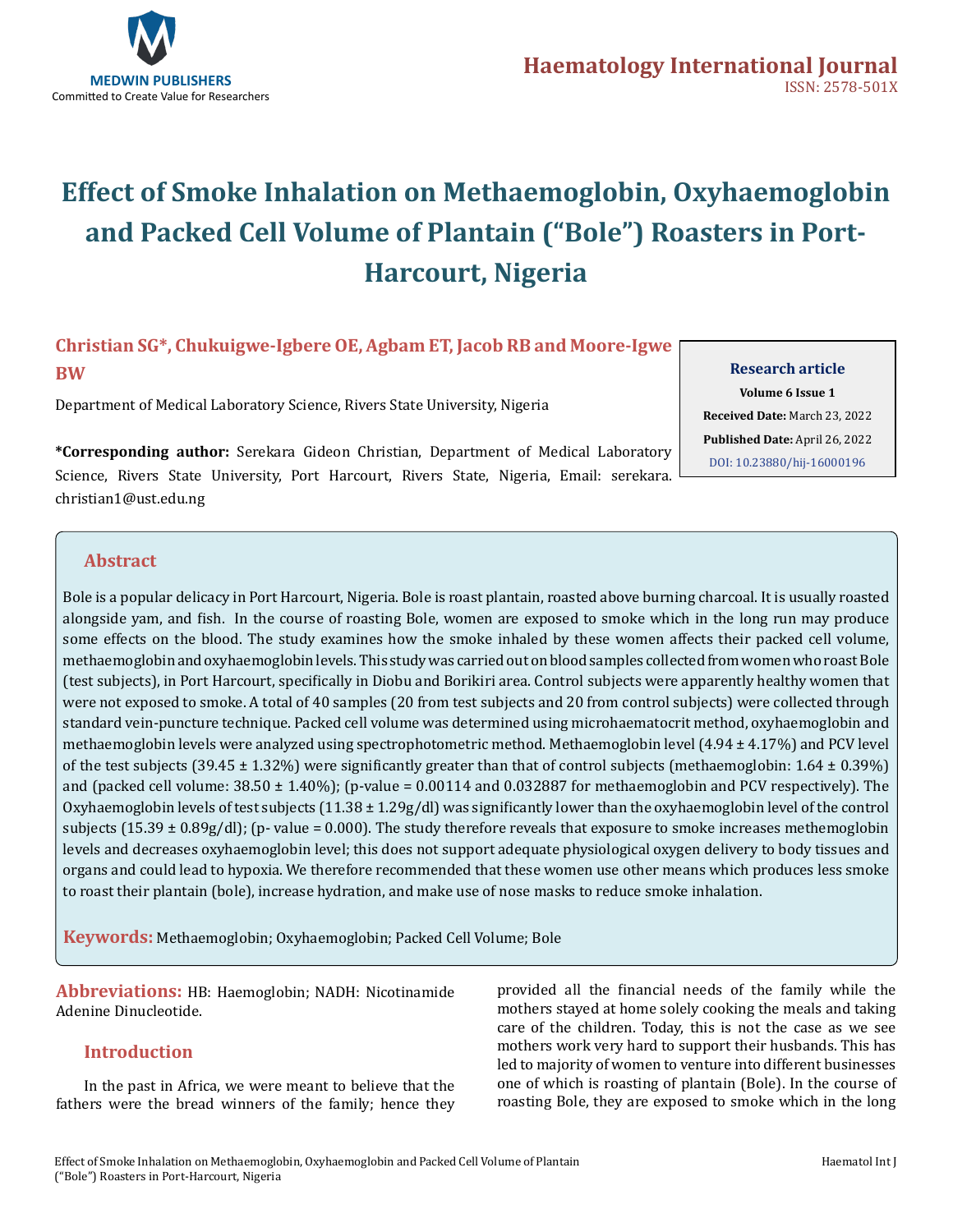run, is believed to have some effect on the blood.

In this study, we looked at how the smoke inhaled by these women affects the methaemoglobin and oxyhaemoglobin. This Bole is roast plantain, roasted above a burning charcoal. It is usually roasted alongside yam, and fish. It is very common in Port Harcourt city of Rivers State, Nigeria. It is served with pepper and palm oil sauce. It is a delicious meal that so many persons residing in Port Harcourt rush to eat during break (Lunch Break) while at work.

Smoke is a collection of airborne solid and liquid particulates and gases emitted when material undergoes combustion or pyrolysis, together with the quantity of air that is entrained or otherwise, mixed into the mass. It is commonly an unwanted by-product of fires (including stoves, candles, oil lamps, and fireplaces). Smoke is sometimes used as a flavouring agent and preservative for various food stuffs. Smoke is an aerosol (or mist) of solid particles and liquid droplets that are close to the ideal range of sizes capable of scattering visible light [1].

Methaemoglobin is haemoglobin that is not functional in oxygen carriage. A small amount of methaemoglobin is always present in erythrocytes but is usually converted back to haemoglobin through successive electron transfers, by nicotinamide adenine dinucleotide (NADH)–dependent methaemoglobin reduction in the diaphorase pathway [2].

Oxyhaemoglobin is the compound formed when a molecule of haemoglobin binds with molecule of oxygen. It is a bright red substance formed by the combination of haemoglobin with oxygen, present in oxygenated blood. In humans, oxyhaemoglobin forms in the red blood cells as they take up oxygen in the lungs [3]. The study was aimed at investigating the effect of smoke inhalation on Methemoglobin, Oxyhaemoglobin, and PCV in women who roast Bole. Since a lot of persons are exposed to a form of fume, either directly or indirectly, it is necessary to investigate the implication of these exposures on the haematolgical parameters so that measures can be taken to avert any serious health challenge. It is also necessary that persons are aware of the dangers of these exposures in order to protect themselves.

#### **Materials**

## **Study Design**

This was a case-control study aimed at assessing the effects of smoke inhalation on Methemoglobin and Oxyhaemoglobin and comparing it with those who are not exposed to smoke.

## **Study Area**

The research was carried out on blood samples gotten from women who roast Bole (test subjects) in Port Harcourt, specifically Diobu area, and Borikiri areas. The controls were gotten from women who were not exposed to smoke and were apparently healthy and lives in Port Harcourt.

#### **Study Population**

A total number of 20 test samples were studied and a total number of 20 controls were used. They were all females aged between 23 to 45 years.

#### **Ethical Approval**

Informed consent was gotten from individuals recruited for the study

#### **Eligibility Criteria**

All subjects in the study were females within the age of 23 and 45 years, and they were not exposed to other fumes from electricity generator, exhaust from automobiles, and were apparently healthy women.

#### **Blood Sample Collection and Storage**

Blood sample was collected using standard venepuncture technique. The quantity collected was 3ml. The anticoagulant used was  $K_3$ -EDTA, with a concentration of 1.2mg/ml. The sample was transported from the site of collection in a cooler to the haematology laboratory of Rivers State University where they were analysed. The samples were not stored, but analyzed immediately.

#### **Determination of Oxyhaemoglobin**

Haemoglobin was converted to oxyhaemoglobin by dilution with ammoniated water. The standard haemoglobin solution was prepared as described by the manufacturer. Fresh ammoniated water was prepared by adding 0.04ml of ammonia to 100ml of distilled water. Well mixed sample and 0.02ml of prepared reagent was added to the test tube and stoppered with rubber bung; and mixed well by inversion. The standard solution and the test solution was read in the spectrophotometer using light-path of 1cm and wavelength of 540nm or yellow green filter against the ammoniated water. Results was obtained using this formular below.

O.D of Test (gm/dl)

 $Calculation = -$ O.D of Std × Conc. of Std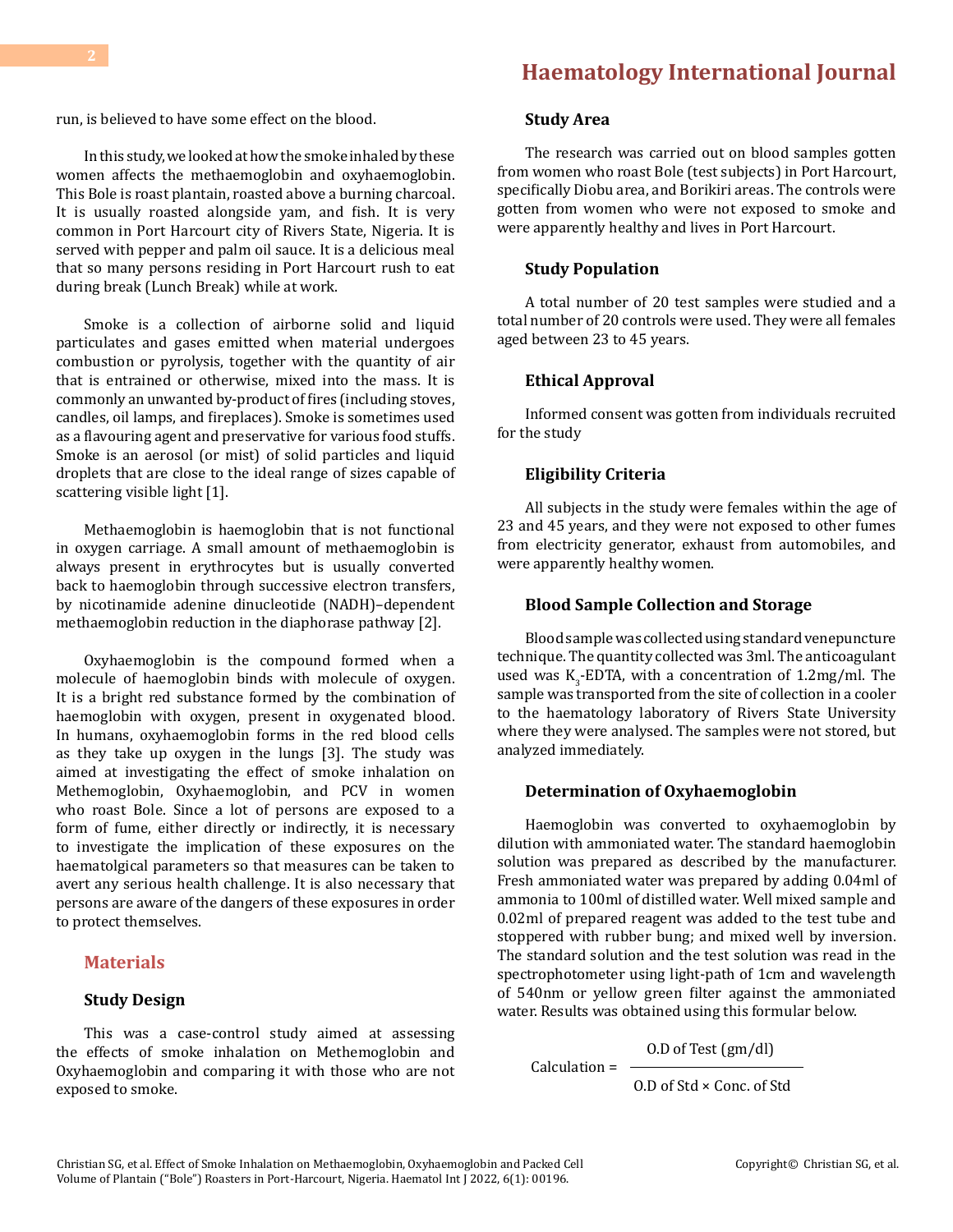# **[Haematology International Journal](https://medwinpublishers.com/HIJ/)**

#### **Determination of Methaemoglobin**

Manual method for methaemoglobin (Hi) measurement in blood, as described by Evelyn and Malloy (1938) was carried out. Hi has a maximum absorption at 630nm. When cyanide is added, absorption band disappears, the resulting change in absorbance is directly proportional to the concentration of Hi. Total Haemoglobin is then measured after complete conversion to HiCN by the addition of ferricyanide – cyanide, reagent. The conversion measures oxyhaemoglobin and methaemoglobin but not sulphaemoglobin. Thus, the presence of a large amount of sulphaemoglobin will result in an erroneously low measurement of total Haemoglobin. Turbidity of the haemolysate is neutralized by the addition of a nonionic detergent.

| Calculation: Methemoglobin = | $[D1 - D2]$ ×100% |  |
|------------------------------|-------------------|--|
|                              | $[D3-D4]$         |  |

Normal Range= 1-2%

## **Determination of PCV**

Anticoagulated blood was centrifuged in a sealed

capillary tube at 1500rpm for 5-7 minutes, and the packed cell volume was determined by reading with a microhaematocrit reader.

#### **Results**

# **Methemoglobin, Oxhaemoglobin and Packed Cell Volume in the Study Population**

The methaemoglobin level of the test subjects (4.94 ± 4.17) was significantly greater than that of the control subjects  $(1.64 \pm 0.39)$ , (p-value = 0.00114).

The PCV level of the test subjects  $(39.45 \pm 1.32)$  is significantly greater than the PCV level of the control subjects (38.50 ± 1.40). (p-value is 0.032887).

The Oxyhaemoglobin levels of the test subjects (11.38 ± 1.29) was significantly lower than the oxyhaemoglobin level of the control subjects  $(15.39 \pm 0.89)$ ,  $(p-value = 0.000)$ . Details shown in Table 1.

|                         | Methaemoglobin (%) | PCV(%)           | Oxyhaemoglobin (g/dl) |
|-------------------------|--------------------|------------------|-----------------------|
| Test (mean $\pm$ SD)    | $4.94 \pm 4.17$    | $39.45 \pm 1.32$ | $11.38 \pm 1.29$      |
| Control (mean $\pm$ SD) | $1.64 \pm 0.39$    | $38.50 \pm 1.40$ | $15.39 \pm 0.89$      |
| P-Value (2-tail)        | 0.00114            | 0.032887         | 0.000                 |
| Remark                  | Significant        | Significant      | Significant           |

**Table 1:** Methemoglobin, Oxhaemoglobin and Packed Cell Volume in the Study Population.

#### **Discussion**

The study was aimed at assessing the levels of methemoglobin, oxyhaemoglobin and packed cell volume levels in Bole roasters in Port Harcourt and comparing the value obtained with that of control subjects that were apparently healthy and were not exposed to smoke. For Methemoglobin, the result obtained, showed a significant increase (p=0.00114) in the percentage level of methaemoglobin of Bole roasters than in the control subjects. There was an increase from the level of (1.64±0.39) in control subjects to a level of (4.94±4.17) in Bole roasters as indicated in table 1.

The result of Methemoglobin level of Bole roasters agrees with the observation made by Christian et al., in their study on effects of occupational exposure hazard on Methemoglobin level in abattoir workers, where they observed significant increase in the Methemoglobin levels of abattoir workers who roast meat as against apparently healthy control subjects [4].

The research result also showed a significant reduction in the Oxyhaemoglobin levels (11.38±1.29) for the test subjects compared to (15.39±0.089) for the control subjects. It is in line with the physiological fact that increase in affinity of carbon for oxygen from haemoglobin in turn lowers oxygen capacity of blood which can result in suffocation and eventual death [5]. It was stated by a few of the bole roasters that they suffered respiratory difficulties, and sometimes they had chest pains.

The result of low oxyhaemoglobin levels tallies with physiological facts, that under lower partial pressures, haemoglobin releases its bound oxygen to the tissues leading to a decrease in the concentration of oxyhaemoglobin, as a result, insufficient oxygen is transported to the tissues leading to hypoxia [6], which if not remediated will lead to anoxia.

The findings from this study also supports the fact that an increase in methaemoglobin does not favour shifts in oxy